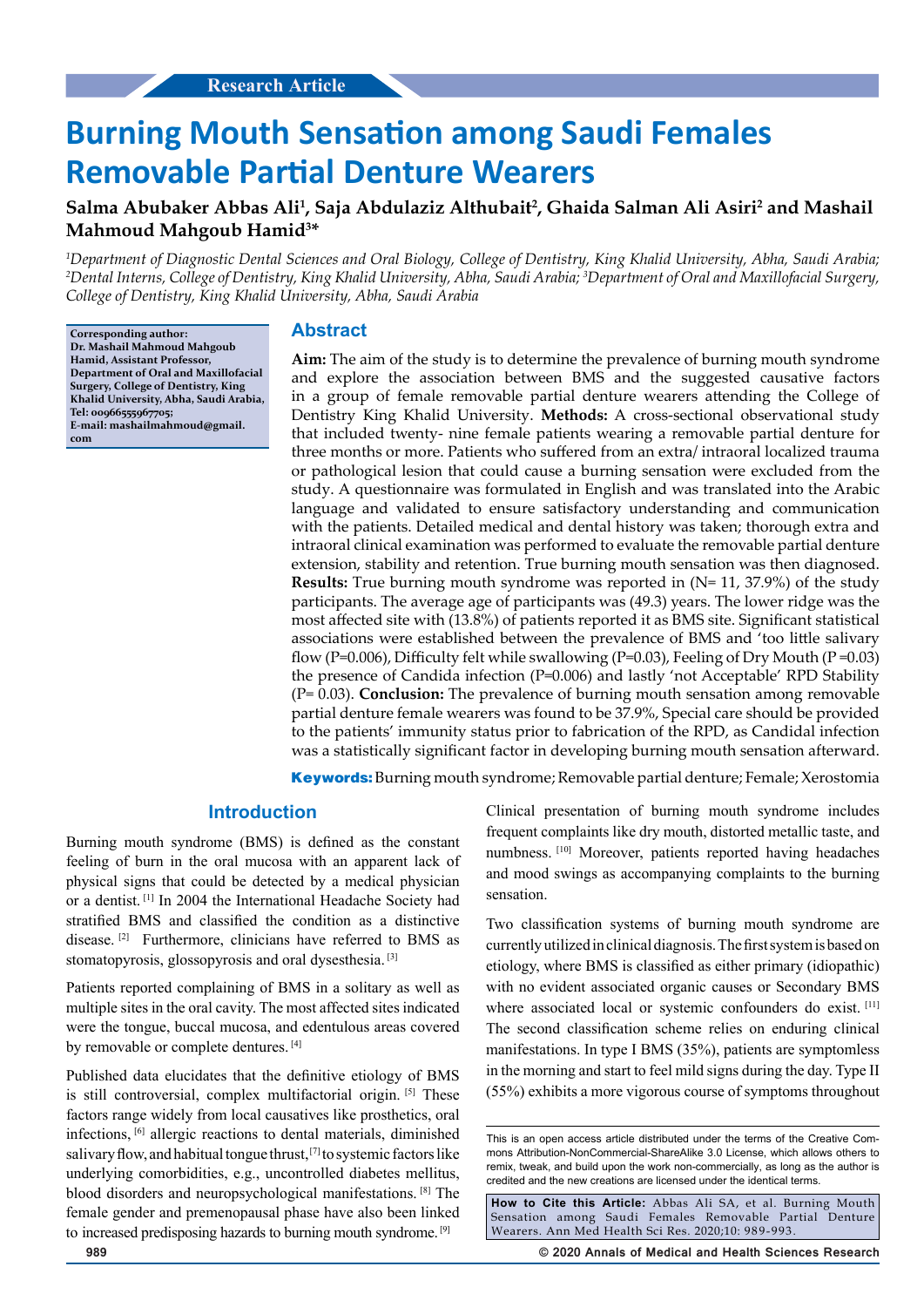the day and shows none by reaching night. In contrast, type III BMS (10%) varies in its presentation from days of absent symptoms to others of intense symptomatic complaints. [12]

Hence patients find this oral disorder to be very painful and disturbing and usually suffer hardly to reach a diagnosis and attain suitable targeted treatment; we conducted this study to determine the prevalence of burning mouth sensation among removable partial denture female wearers in Abha city. Moreover, to investigate the association between BMS and the suggested causative factors.

#### **Materials and Methods**

This cross-sectional observational study was conducted at the Females Dental Clinics, College of Dentistry, King Khalid University in Abha, Kingdom of Saudi Arabia. Twenty-nine female partial denture wearers participated in this twelve weeks project. All participants were females wearing a removable partial denture for three months or more. The Scientific Research Committee approved the project of the College of Dentistry, King Khalid University (SRC/REG/2017-2018/55). Patients who agreed to take part in this project signed informed agreement consent as well. However, RPD wearers who suffered from an extra/ intraoral localized trauma or pathological lesion that could cause a burning sensation were excluded from the study.

A very comprehensive medical and dental history was taken from each patient, followed by a thorough extra and intraoral clinical examination. The study variables were divided into denture-related factors, i.e., the location of the burning mouth sensation (if present), the degree of stability, extension, and retention of the utilized removable partial denture, type, and duration of the RPD and the vertical dimension.

Furthermore, host-related factors were thoroughly investigated; these included drug history, para-functional habits, i.e., bruxism and tongue thrust. Additionally, the feeling of dry mouth and the amount of salivary flow per minute were checked using the 10% citric acid stimulation method; if the patient produced less than 0.5 ml/min, this was considered too little salivary flow. [13]

Furthermore, we investigated the easiness and difficulty in swallowing, if the patient has suffered from an allergy to the removable partial denture material following delivery and lastly the existence of Candida Albicans infection was determined clinically and was based on recognition of the lesions either as whitish-yellow plaques of a soft and gelatinous consistency

which was detached upon rasping, leaving an erythematous zone or as erythematous zones closely related to the base of the denture with smooth reddened appearance.

After completion of the history and clinical examination of the study candidates, "True Burning Mouth Syndrome" was diagnosed, and the number of the selected patients reached 29 in the preplanned time frame of 12 weeks.

Statistical analysis of the data was done using SPSS version 24, Chai square statistical test was performed with a confidence interval of 95%, and a P-value of  $\leq$  0.05 was considered significant.

#### **Results**

The total number of the study participants was twenty-nine; the mean age of the female partial denture wearers was (49.3) years, with the minimum age of twenty-six and the maximum of seventy years old. The prevalence of burning mouth sensation was found to be (37.9%), as eleven patients out of twenty-nine suffered from this condition. Fifty-eight percent of patients stated a positive history of a para-functional habit.

Among the 11 patients who experienced burning mouth sensation, the lower alveolar ridge was the site where the majority of patients complained of (N=4, 37%). The sites of the oral mucosa mostly affected by the burning feeling.

Diabetes Mellitus was the most common co-morbidity present in the study sample constituting a percentage of (20.7%) as shown in Table 1, followed by hypertension and GIT disorders (17.2% and 13.8%), respectively. Positive drug history was present in 65.5% of the RPD wearers as shown in Table 2.

Regarding the removable partial denture specified in our project [Table 3], all dentures were fabricated from the chrome cobalt material. The patients used the denture for an average of (8.6) month. All twenty-nine patients experienced no allergy to the denture material. Twenty-two patients accounting for (75.9%) found the stability and retention of the denture to be acceptable. In contrast, only eight participants (27.6%) complained about an unacceptable denture extension.

Furthermore, nine patients (31%) experienced dry mouth upon wearing the removable partial Denture [Table 4]. Nevertheless, barely four patients (13.8%) showed signs of fungal infection with Candida Albicans. These results were conjugated with four patients suffering from too little salivary flow (13.8%). A small number of patients experienced difficulty in swallowing while

| Table 1: Descriptive statistics in relation to sample's medical history. |                            |                      |  |  |
|--------------------------------------------------------------------------|----------------------------|----------------------|--|--|
| S. No                                                                    | <b>Disease</b>             | Frequency/Percentage |  |  |
|                                                                          | Diabetes Mellitus          | 6/20.7%              |  |  |
| ົ<br>∠                                                                   | Hypertension               | 5/17.2%              |  |  |
| 3                                                                        | Anemia                     | 1/3.4%               |  |  |
| 4                                                                        | GIT                        | 4/13.8%              |  |  |
| 5                                                                        | Hormonal Imbalance         | 1/3.4%               |  |  |
| 6                                                                        | Hypo/Hyperthyrodism        | 2/6.9%               |  |  |
|                                                                          | Psychological disturbances | 1/3.4%               |  |  |
| 8                                                                        | None                       | 9/31%                |  |  |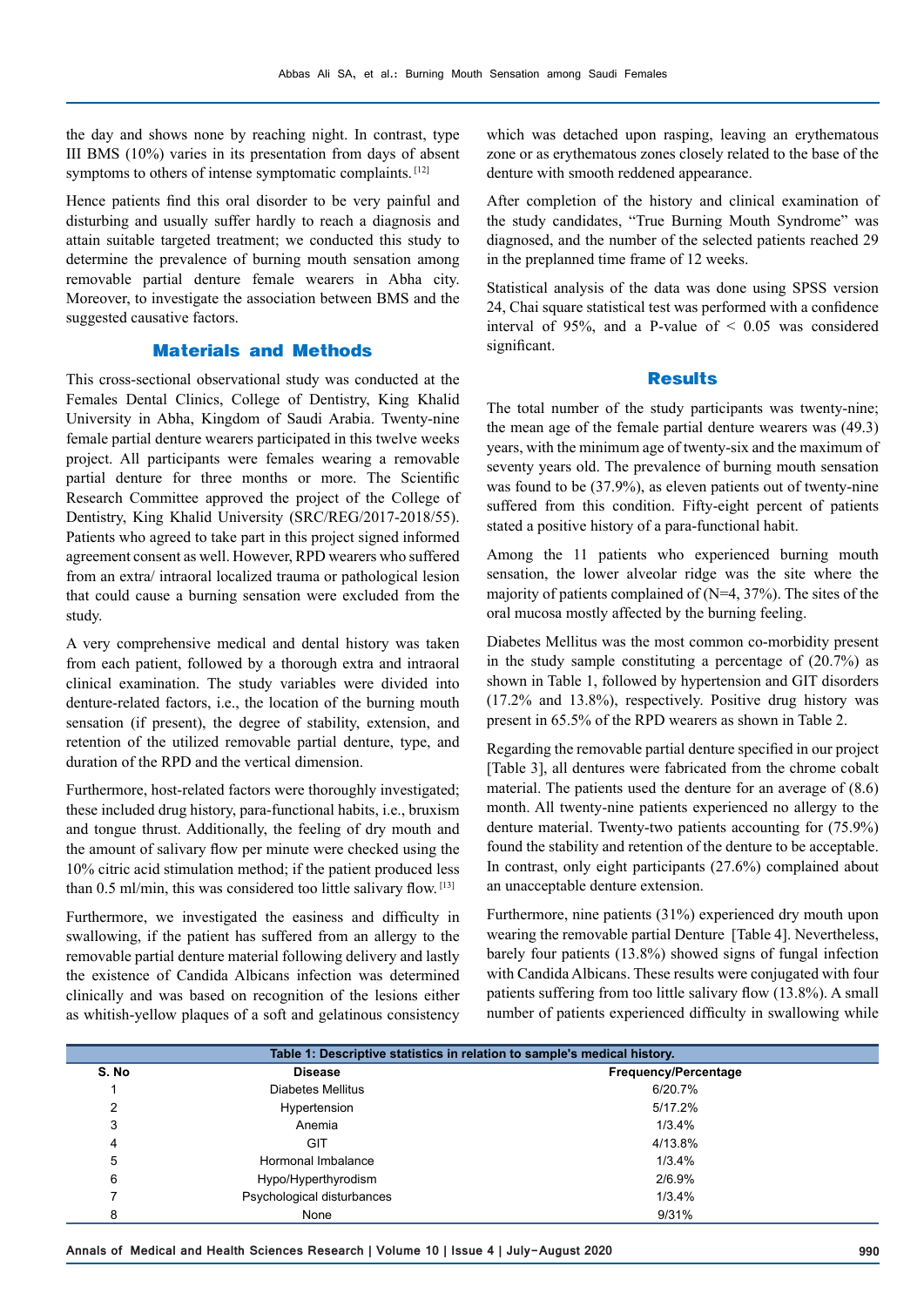| Table 2: Descriptive statistics in relation to drug history. |                            |              |               |  |
|--------------------------------------------------------------|----------------------------|--------------|---------------|--|
|                                                              |                            | No           | Yes           |  |
| <b>Drug History</b>                                          |                            | N=10 34.5%   | $N = 1965.5%$ |  |
| <b>Metformin</b><br>Insulin                                  |                            |              | $N=3(10.3%)$  |  |
|                                                              |                            | N=2 (6.9%)   |               |  |
|                                                              | Anti HTN                   |              | $N=4(13.8%)$  |  |
|                                                              | GIT-Bucospasm              |              | $N=1$ (3.4%)  |  |
|                                                              | Muscle Relaxant            | $N=1$ (3.4%) |               |  |
|                                                              | Thyroxine                  | $N=1$ (3.4%) |               |  |
| Type of Drug                                                 | Multi vitamin - Feroglobin | $N=1$ (3.4%) |               |  |
|                                                              | Non-Specified              | $N=6(20.7%)$ |               |  |
|                                                              | None                       |              | $N=10(34.5%)$ |  |

| Table 3: Frequency distribution table showing descriptive and inferential statistics related to the denture. |                                                                                                                      |                                    |                               |                                              |  |
|--------------------------------------------------------------------------------------------------------------|----------------------------------------------------------------------------------------------------------------------|------------------------------------|-------------------------------|----------------------------------------------|--|
| S.No                                                                                                         | Variable                                                                                                             | <b>Responses</b>                   | Frequency $-$ No. $(\%)$      | P-value<br>(Chi-Square Variates)             |  |
| 1.                                                                                                           | Duration of Denture (RPD) Wearing - (In Month) -<br><b>Expressed in</b><br>(Mean ± SD; Minimum, Maximum, Range, SEM) | $8.62 \pm 6.03$ ; 1; 24; 23; 1.12  |                               |                                              |  |
| 2                                                                                                            | <b>Type of RPD</b>                                                                                                   | <b>Cobalt Chrome</b><br>Acceptable | N=29 (100%)<br>Not Acceptable | Cannot be computed                           |  |
| 3.                                                                                                           | <b>Stability/Retention</b>                                                                                           | N=22 (75.9%)                       | $N=7(24.1\%)$                 | $0.03*$ (4.39) <sup><math>\beta</math></sup> |  |
| 4                                                                                                            | Vertical/horizontal relation                                                                                         | $N=18(62.1%)$                      | N=11 (37.9%)                  | 0.14 <sup>β</sup>                            |  |
| 5                                                                                                            | <b>Extension</b>                                                                                                     | N=21 (72.4%)                       | $N=8(27.6%)$                  | 0.09 <sup>β</sup>                            |  |
| 6                                                                                                            | Allergy to denture material                                                                                          | No.<br>N=29 (100%)                 | Yes<br>$N=0$                  | Cannot be computed                           |  |

| Table 4: Frequency distribution table showing descriptive and inferential statistics related to local environment. |                                       |                  |                          |                 |                                        |  |
|--------------------------------------------------------------------------------------------------------------------|---------------------------------------|------------------|--------------------------|-----------------|----------------------------------------|--|
| S. No                                                                                                              | Variable                              | <b>Responses</b> | Frequency $-$ No. $(\%)$ |                 | P-value                                |  |
|                                                                                                                    |                                       | <b>Unnoticed</b> | <b>Too Little</b>        | <b>Too Much</b> | (Chi-Square Variate)                   |  |
| 1.                                                                                                                 | <b>Amount of saliva Flow</b>          | $N=25(86.2%)$    | N=4 (13.8%)              | $N=0$           | $0.006$ <sup><math>(7.59)</math></sup> |  |
|                                                                                                                    |                                       | No               | <b>Yes</b>               |                 |                                        |  |
| 2.                                                                                                                 | Difficulty in swallowing              | N=24 (82.8%)     | N=5 (17.2%)              |                 | $0.03*$ (4.54)                         |  |
| 3                                                                                                                  | Does your mouth feel dry when eating? | N=20 (69%)       | $N=9(31%)$               |                 | $0.03*$ (4.57)                         |  |
| 4                                                                                                                  | <b>Candida infection</b>              | $N=25(86.2%)$    | $N=4(13.8%)$             |                 | $0.006$ <sup><math>(7.59)</math></sup> |  |
|                                                                                                                    |                                       |                  |                          |                 |                                        |  |

wearing the removable partial denture accounting for (17.2%) of the study population. In contrast, seventeen female RPD wearers (58.6%) reported practicing a para-functional habit while wearing the RPD.

Chi-Square statistical test was applied at a 95% level of Confidence interval; this test was performed to explore the association between the prevalence of burning mouth sensation and the suggested causative factors. Table 4 illustrates the factors which were shown to have a strong statistical significance with the prevalence of burning mouth sensation. They included the 'too little salivary flow (*P*=0.006), difficulty felt while swallowing (P= 0.03), Feeling of Dry Mouth (*P* =0.03), and lastly the presence of Candida infection (*P*=0.006). Furthermore, Table 3 demonstrates a statistically significant difference in relation to denture stability with the presence of BMS (*P*=0.03).

#### **Discussion**

The prevalence of burning mouth syndrome in this study was estimated to be (37.9%). This finding is higher than comparative studies in the Kingdom of Saudi Arabia [14] illustrated that the prevalence of BMS in Abha city was 7.03% in patients with no particular regard to wearing prosthetics, this suggests a

strong significance related to denture wearing has shown a low prevalence of 0.7% in adults. [15] The global prevalence of BMS varies considerably, in the United Kingdom BMS has shown a prevalence of  $1-3\%$ , <sup>[16]</sup> while in Sweden 4.6% of a representative sample of the Swedish population has proved to suffer from condition. [17] In Jordan, 2.3% of complete denture wearers reported having burning mouth syndrome. [4]

The mean age of the study participants was (49.3) years; this was lower than the results obtained by other studies that reported the mean age of BMS to be 61 years. [11] The incidence of BMS was found to rise with age, particularly in females as the ratio of its occurrence in females compared to males was indicated as  $(5:1)$ . [18]

This finding could be attributed to the dryness of the oral mucosal membranes from hormonal alterations, mainly estrogen and progesterone that accompany the menopausal phase in females at their middle ages. [19] Furthermore, it has been indicated that during menopause, a marked drop in the levels of neuroprotective adrenal steroids results in a concurrent reduction of steroids. As a result, the small nerves of the oral mucosa those are responsible for the oral somatic sensitive innervations degenerate, causing burning sensations. [20]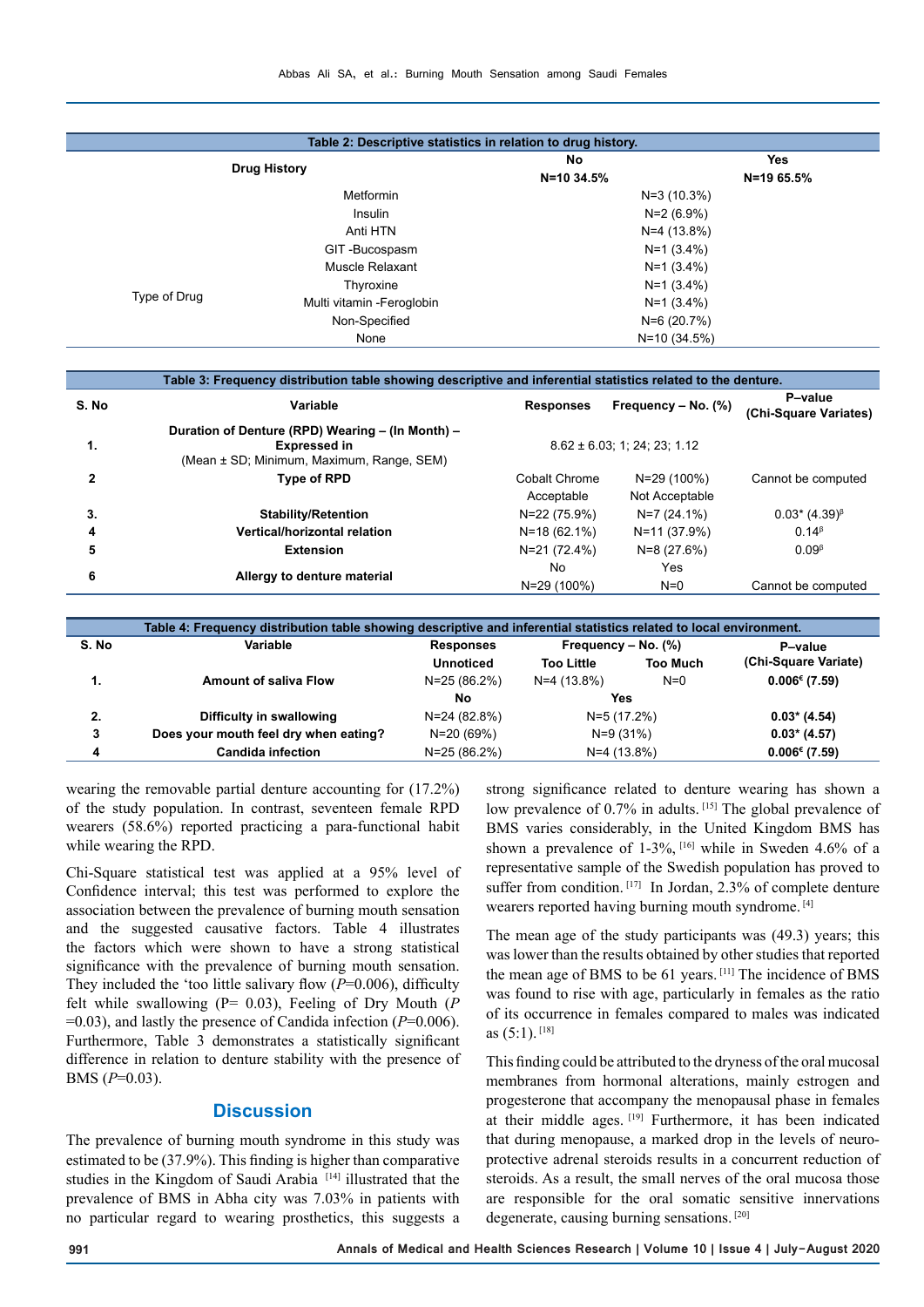In our study, significant statistical associations were found between the prevalence of BMS and few suggested causative factors. 'Too little' salivary flow, which is the value below 0.5 ml/minutes, [21] was statistically significant with the prevalence of BMS (*P*=0.006). This decrease in salivary flow may predispose to various fungal infections, one of which is the Candida Albicans, which was moreover found to have a positive statistical significance with BMS (*P*=0.006). This finding was in accordance with another study that has illustrated that dry mouth due to low salivary flow consequently causes fungal infections in various oral sites. [22] Patients with burning mouth sensations are more susceptible to oral infections, including Candidiasis, Enterobacter, and Fusobacterium. [12] Brailo et al. have shown that 86% of biopsies taken from the oral mucosa of BMS patients in his study were positive for Helicobacter pylori bacteria.<sup>[16]</sup>

Furthermore, technical problems in the fabrication process of removable partial denture have a direct impact on burning mouth syndrome, <sup>[23]</sup> in our study; the stability of the denture had a statistically significant association with the prevalence of BMS (*P*=0.03). None of the study participants reported experiencing an allergic reaction to the chrome cobalt denture material. Nevertheless, various materials have been shown to cause a severe allergic reaction, mercury, zinc, and sodium sulfate contributes to xerostomia in patients of BMS. [24]

The highest drug intake was amongst hypertensive and diabetic patients in our study cohorts; specific drugs were shown to have an association with the pathogenicity of BMS, vasodilators like Angiotensin-converting enzyme inhibitors increase the level of serine proteases like Kallikrein in saliva resulting in consequential activation of inflammatory mediators that trigger BMS of the oral mucosa.<sup>[25]</sup>

To conclude, burning mouth syndrome is a multifactorial condition that creates an immense challenge for dentists to diagnose and adequately treat, our study takes in consideration the impact of wearing a removable partial denture as a potential risk factor for the aetiopathogenesis of burning mouth syndrome and careful consideration should be given before fabrication and prosthetic replacement of missing teeth.

#### **Conclusions**

This study concludes that:

- The prevalence of burning mouth sensation among removable partial denture female wearers was found to be 37.9%, which is higher than the studies conducted within the surrounding settings.
- Special care should be provided to the patients' immunity status before the fabrication of the RPD, as Candidal infection was a statistically significant factor in developing a burning mouth sensation afterward.
- The quality of life of patients suffering from BMS should be further investigated as the state of stress could have an underlying impact on the occurrence of BMS.

#### **Limitations of the Study**

- No blood sample was obtained from RPD wearers to check for their specified complete blood count, T3, and T4 hormones indicating patients' thyroid function, level of B12 hormone.
- The sample size is small therefore a larger sample size with thorough laboratory investigations will illustrate a more unobstructed view of the true causatives of BMS and hence facilitate targeted treatment plans.
- The study was carried out in the females' dental clinics, this justifies including only females in the sample. Further comparative studies are required to investigate the association between BMS and gender.

#### **Conflict of Interest**

The authors have disclosed no potential conflicts of interest, financial, commercial or otherwise.

#### **References**

- 1. Vellappally S. Burning mouth syndrome: A review of the etiopathologic factors and management. J Contemp Dent Pract. 2016;17:171-176.
- 2. Gurvits GE, Tan A. Burning mouth syndrome. World J Gastroenterol. 2013;19:665-672.
- 3. Zakrzewska JM, Forssell H, Glenny AM. Interventions for the treatment of burning mouth syndrome. Cochrane Database Syst Rev. 2005.
- 4. Mukatash-Nimri GE, Al-Nimri MA, Al-Jadeed OG, Al-Zobe ZR, Aburumman KK, Masarwa NA. Patients with burning mouth sensations. A clinical investigation of causative factors in a group of "compete denture wearers" Jordanian population. Saudi Dent J. 2017;29:24-28.
- 5. Javali MA. Burning mouth syndrome: an enigmatic disorder. Kathmandu Univ Med J (KUMJ). 2013;11:175-178.
- 6. Coculescu EC, Ţovaru Ş, Coculescu BI. Epidemiological and etiological aspects of burning mouth syndrome. J Med Life. 2014;7:305.
- 7. Corsalini M, Di Venere D, Pettini F, Lauritano D, Petruzzi M. Temporomandibular disorders in burning mouth syndrome patients: an observational study. Int J Res Med Sci. 2013;10:1784.
- 8. Feller L, Fourie J, Bouckaert M, Khammissa RA, Ballyram R, Lemmer J. Burning mouth syndrome: aetiopathogenesis and principles of management. Pain Res Manag. 2017;2017.
- 9. Netto FO, Diniz IM, Grossmann SM, De Abreu MH, do Carmo MA, Aguiar MC. Risk factors in burning mouth syndrome: a case–control study based on patient records. Clin Oral Investig. 2011;15:571-575.
- 10. Moura MD, Senna MI, Madureira DF, Fonseca LM, Mesquita RA. Oral adverse effects due to the use of Nevirapine. J Contemp Dent Pract. 2008;9:84-90.
- 11. Scala A, Checchi L, Montevecchi M, Marini I, Giamberardino MA. Update on burning mouth syndrome: overview and patient management. Crit Rev Oral Biol Med. 2003;14:275-291.
- 12. López-Jornet P, Camacho-Alonso F, Andujar-Mateos P, Sánchez-Siles M, Gómez-García F. Burning mouth syndrome: an update. Med Oral Patol Oral Cir Bucal. 2010;15:e562-e568.
- 13. Pyati SA, Naveen Kumar R, Kumar V, Praveen Kumar NH, Parveen Reddy KM. Salivary flow rate, pH, buffering capacity, total protein, oxidative stress and antioxidant capacity in children with and without dental caries. J Clin Pediatr Dent. 2018;42:445-449.
- 14. Assiri K, Dawasaz AA, Alshehri A, Mohammad F, Alyami Y. Burning mouth syndrome in Southwestern Saudi Arabian population–Part I: Prevalence. Saudi J Oral Sci. 2019;6:65.